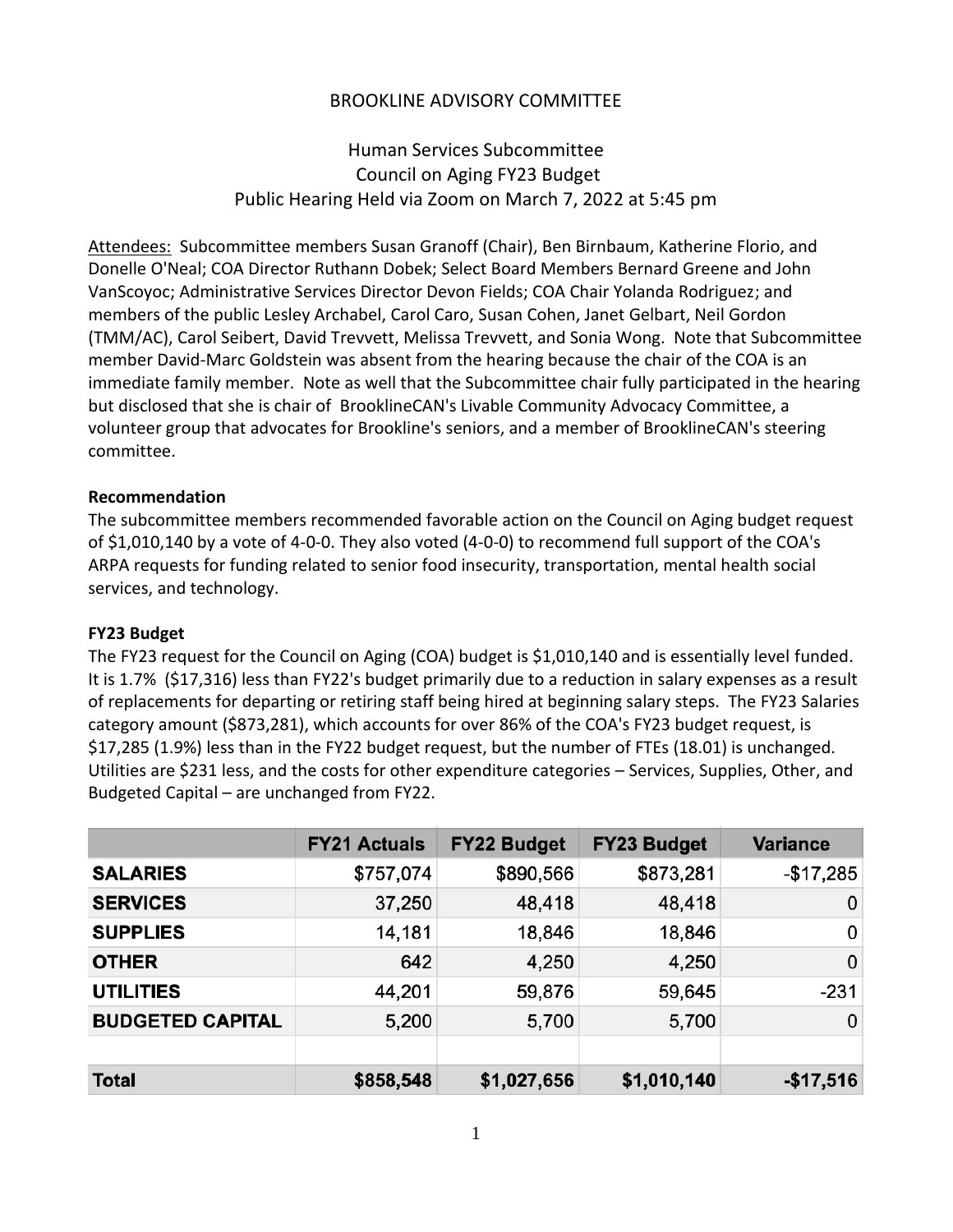For further details on the COA FY23 budget, see the Brookline FY-2023 Financial Plan, Section 4Q, pp. 137-143, and the opengov link:

https://stories.opengov.com/brooklinema/published/XZAIWDD3v

### **Discussion**

The Brookline Council on Aging is responsible for providing comprehensive services for Brookline residents age 60 and over, who currently number over 12,000 and make up more than 20% of Brookline's total population. The COA's FY23 budget request of \$1,010,140 is approximately onequarter of 1% of the town's total budget.

The COA operates the Brookline Senior Center at 93 Winchester Street, where Brookline residents 60 and older can go for socialization, activity, meals, and services. Its core services include transportation for seniors, geriatric social work, home care, advocacy, legal assistance, employment assistance, information and referral, and volunteer opportunities. It provides extensive cultural, educational, health education, and physical activity programs and classes both on site at the Senior Center and, during the current pandemic, virtually, with a recently added hybrid option for some meetings, while helping seniors fill out applications for town programs, such as the town's property tax relief programs and its Parking Access for Resident's Caregiver (PARC) program.

Over a third of the COA's FY22 operating budget Is funded by private donations and grants. In FY22, the COA's operating budget was \$1,564,999. Of this amount, \$537,343 was funded through grants and private fund raising efforts by the nonprofit Multiservice Senior Center Corporation (the COA's charitable arm). The town currently provides 65.7% of the COA's operating budget.

In order to keep its FY23 budget request level funded, the COA has made a series of ARPA funding requests totaling \$948,180 that seek four years of funding for the provision of certain essential services to Brookline seniors that address the impact of Covid on Brookline's senior population. The ARPA grants would fund programs and staff to (1) combat food insecurity, (2) provide social services relating to mental health issues and social isolation; (3) fund transportation programs that address social isolation and medical transportation needs; and (4) install technology at the Senior Center to improve its internet connection and to permit seniors to access more virtual and hybrid programs and services. The subcommittee voted to recommend that the COA's ARPA requests related to these essential functions receive ARPA funding. See the pdf "Brief Listing of the COA's ARPA Requests."

A broad range of additional topics were discussed at the public hearing. Included among these were the following:

# Impact of COVID-19

Covid has deeply affected the work of the COA during the past fiscal year because Brookline's population of older adults has been severely and disproportionately impacted by Covid's detrimental effects. These impacts have included the need for older residents to stay at home extensively, increased social isolation, dealing with loss and grief, increased food insecurity, job losses, new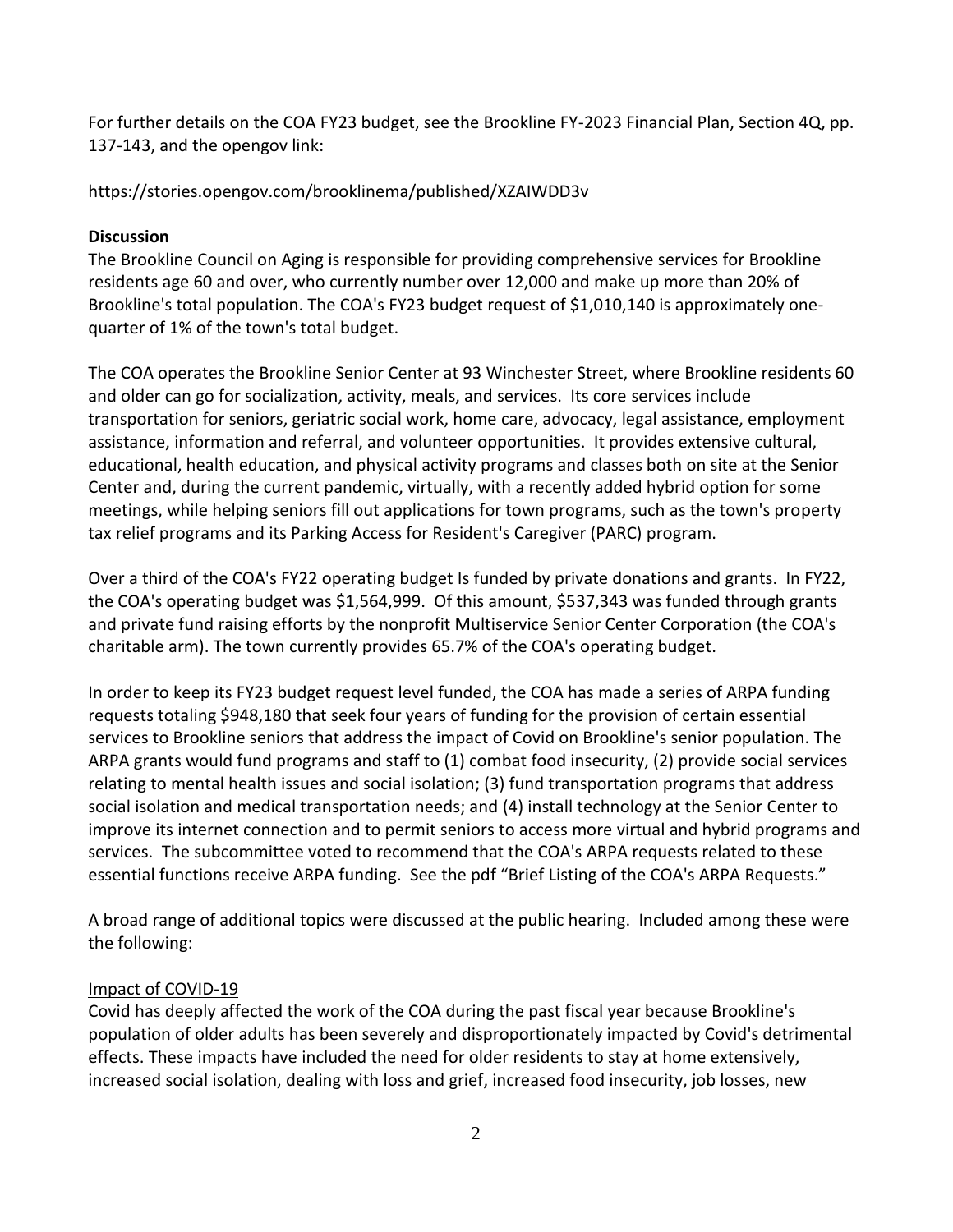transportation challenges, a greater reliance on technology for staying connected with other people and a greater need for help in using and obtaining this technology. Older adults, especially those over 75, have experienced the highest levels of mortality from this pandemic. Even now, as mask mandates are being lifted, the impact of Covid is still being felt among Brookline's older residents. According to Director Dobek, there is increased depression and anxiety and greater uncertainty about how to keep themselves safe as Covid restrictions are lifted. Those older adults whose co-morbidities create a much higher risk of their experiencing bad Covid outcomes are likely to continue to need to take extra precautions and to rely on the Senior Center for extra services.

During the pandemic, the Senior Center made it a priority to work to help and support Brookline's older residents stay connected with other people and to maintain a healthy and engaged life style despite spending so much of their time housebound. They invested in cameras, laptops, and other technology and developed both virtual and prerecorded content so that seniors could connect with other adults and could participate in Senior Center programming remotely. Now, the Senior Center has been pivoting to offer hybrid programming and meetings to enable simultaneous remote and inperson participation and to make the Senior Center even more broadly accessible. The Senior Center has begun to inititiate more outreach to those seniors who have developed fears related to leaving their homes, and it has begun a new program in which groups of older residents are brought together to talk about how to be more resilient.

### Need for Revised Job Descriptions and Payment Structure

Director Dobek expressed serious concern that the job descriptions and payment structure for the middle management professional positions in her department have not been reviewed during the past 20 years. As a result, the salaries being offered may not have kept pace with comparable positions in other neighboring towns or even with comparable positions in other town departments. This needs to be looked at. These disparities, if any, have not as yet had a serious impact on the COA's ability to fill vacancies, but this may not be the case going forward, especially in a competitive job market.

### Need for a Long-term Townwide Strategic Plan for Aging Services

Back in the 1980s, a limited needs assessment (funded by a private grant) was done prior to the construction of the Senior Center. But the town has never created a long-term strategic plan for aging services.

According to Director Dobek, undertaking such a plan has become increasingly urgent due to projected demographic trends. In the year 2030 the youngest Baby Boomers will be reaching the age of 65 and the oldest Baby Boomers will be reaching the age of 85, when the need for aging services greatly increases. Future generations are likely to continue this upward trend so it is anticipated that the town will continue to grow old for a long time coming. Consequently, Brookline needs to develop a strategic plan for providing services for this expanding demographic.

### Need for Sustained Funding for Transportation

As older adults age, their transportation needs may change. Some aging adults may not be physically able to make use of public transportation to the extent that they did in the past, some may have more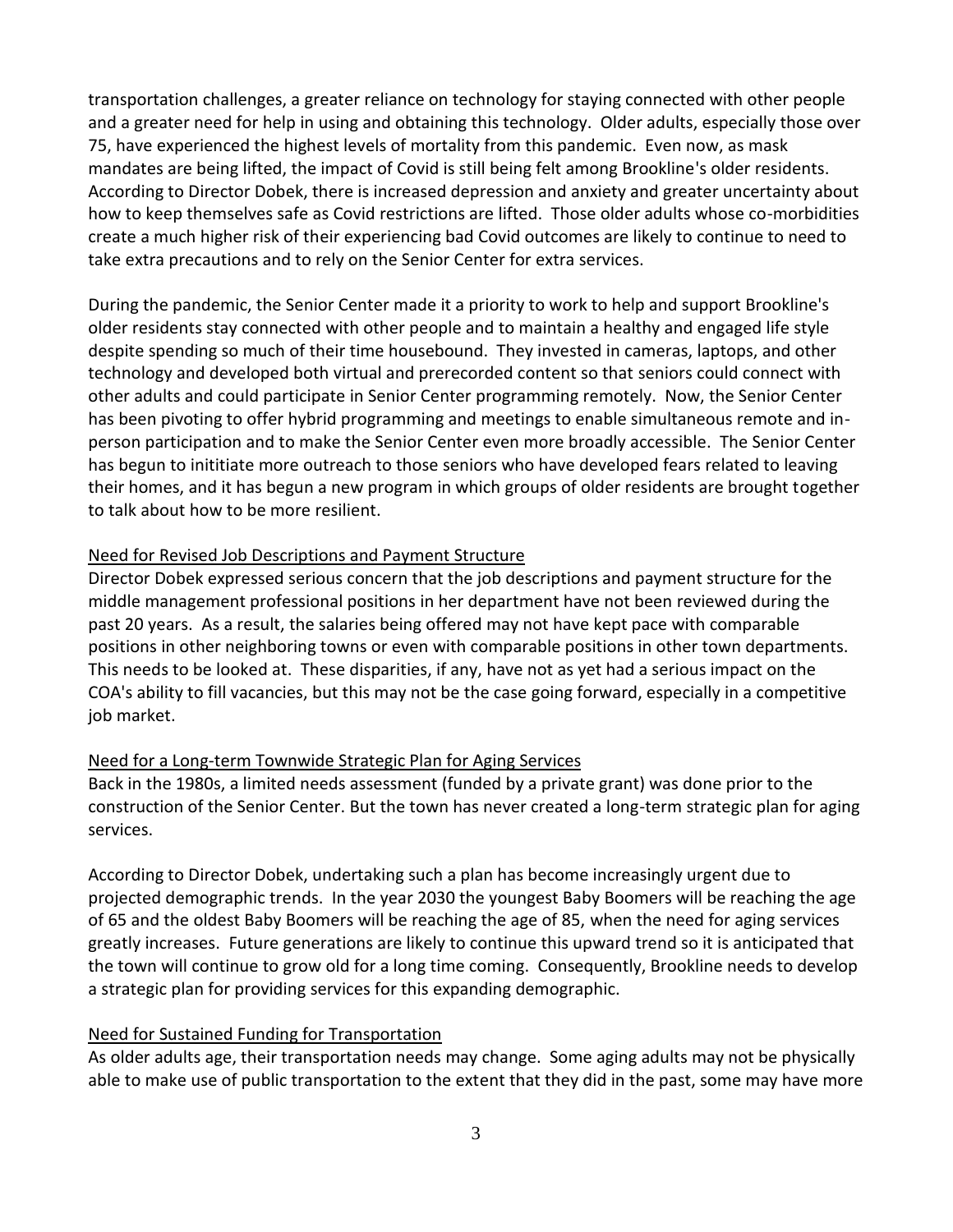medically-related trips to make, and some may be experiencing vision and other physical changes that make them reluctant to drive cars.

The Senior Center currently provides a variety of transportation services to Brookline residents age 60 and older, including free medical transportation throughout Brookline and to select medical facilities elsewhere, four discounted rides per month for Uber/Lyft vehicle use by seniors with limited incomes, and rides to the Senior Center by the Elderbus and Van.

Director Dobek pointed out that most of the funding for these transportation programs does not come from the town directly, but rather from grants or funding sources that must be applied for each year, and, consequently, there currently exists no sustained and reliable source to provide for the growing transportation needs of Brookline's senior population.

The Director brought to the subcommittee's attention the news that recently the neighboring city of Newton has made a strategic and long-term commitment to funding the transportation needs of its older residents. In June 2019, Newton began NewMo, a shared ride service for Newton residents over 60 that was the first program of its type in the state. Shared rides in vehicles holding up to six passengers could be booked Monday through Friday between 8 am to 5 pm and from 9 am to noon on Saturdays and Sunday at a charge of from 50 cents to five dollars per trip, depending on the rider's income. On November 1, 2021, the NewMo transportation program was extended to any resident age 13 and older for trips within Newton, the time of availability was extended to from 7 am to 6:30 pm weekdays, and the rate per trip was reduced to \$2. Seniors can still sign up for NewMo for Seniors to get rides to medical facilities outside of Newton.

According to figures provided by Director Dobek, the cost of NewMo for Seniors was \$477,000- \$500,000 per year. The City of Newton pledged \$275,000 for the program, and the city received a number of grants from MassDOT and other organizations. Currently, with the expanded service for all residents 13 and older, the operating costs are about \$980,000 annually or \$58.11 per vehicle service hour.

### Need for Expanded Senior Center Space

Some of the public commentators strongly advocated for the creation of a satellite senior center with ample parking, either as a stand alone building or as part of a new Brookline community center. The Senior Center's current location on Winchester St. has almost no parking nearby, and what little there is available is limited to two-hour parking. This means that Brookline seniors who live in South Brookline and many who live in North Brookline who cannot walk to the Senior Center are not able to access it easily. In addition, the senior population of Brookline has increased by more than 35% since the Senior Center first opened in 2001 and is likely to continue to grow substantially during the next decades. This anticipated population growth, when combined with multiple new senior housing within blocks of the Senior Center on Winchester St, will make it difficult for the existing building to accommodate the growing demands on its use by seniors.

#### **Recommendation**

The Human Services Subcommittee by a vote of 4-0-0 recommends favorable action on the Council on